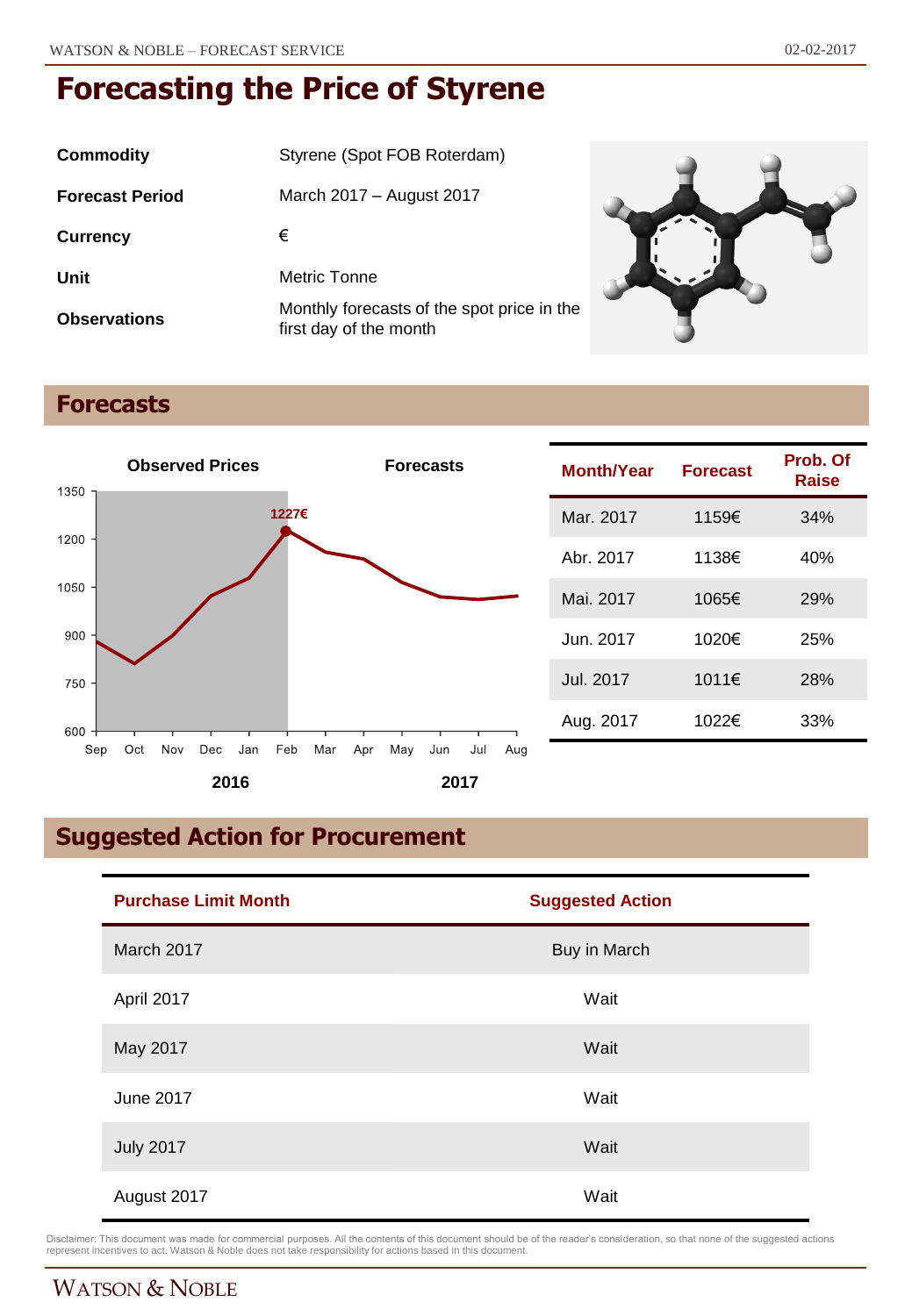# **Impact Analysis: One Month Forecast**



Our algorithm forecasts a lower price of Styrene in one month: it is expectable that the price decreases 5,51% from 1227€ to 1159€ until the beginning of March.

### **Indices of Factors**



### **Interpretation**

- **Increase of Supply:** Negative pressure of the Supply index
- **Decrease of Demand:** Negative pressure of the Demand index
- **Negative pressure of the index of Styrene**
- **Considerably negative pressure of the index of variables representing the market upstream**
- Slightly negative pressure of the index of variables representing the market downstream
- Positive pressure of the financial index
- Negative pressure of other commodities and other factors
- Focus on UK, Euro, and Singapore

### **Impact per Country**



Disclaimer: This document was made for commercial purposes. All the contents of this document should be of the reader's consideration, so that none of the suggested actions<br>represent incentives to act. Watson & Noble does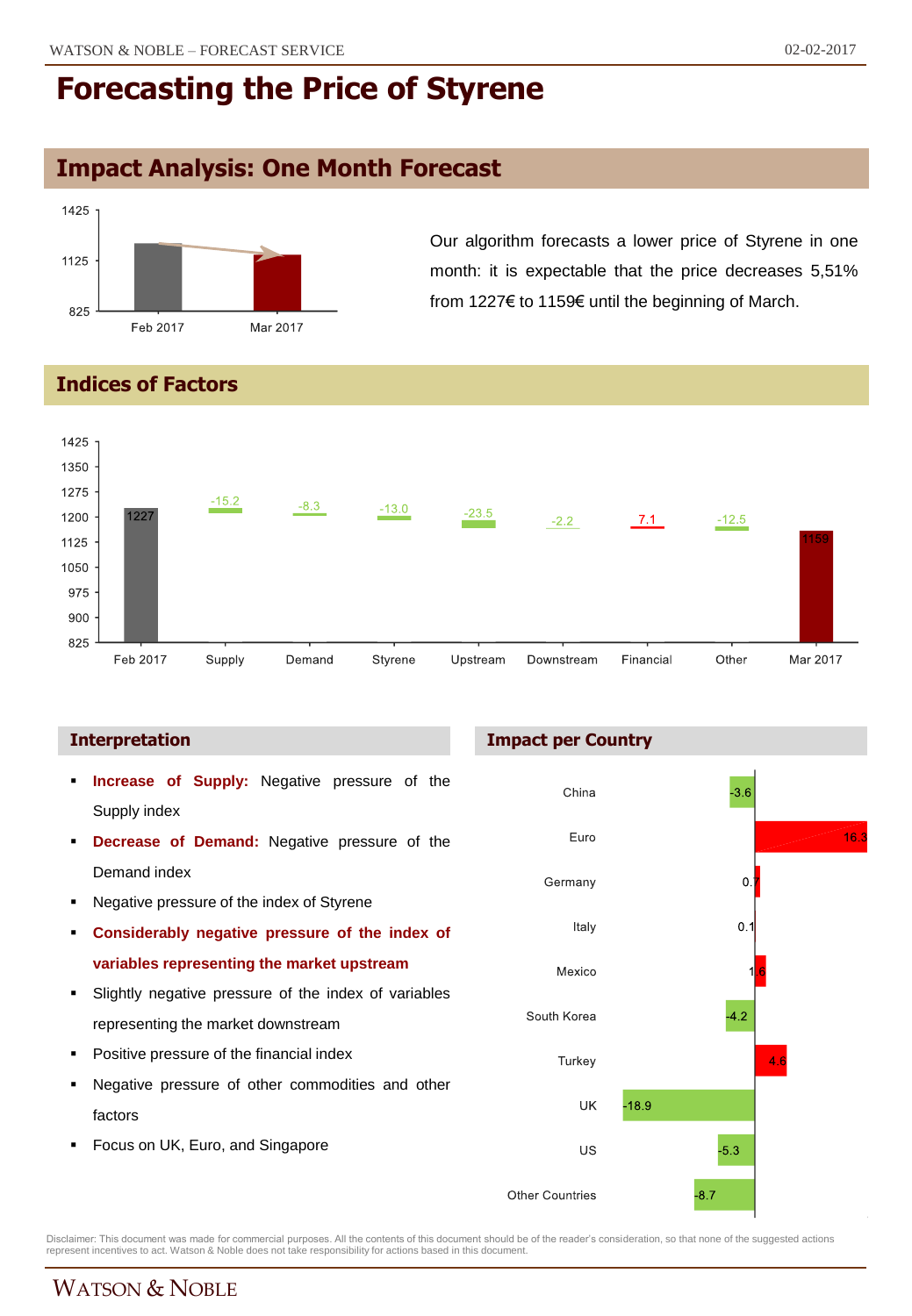## **Impact Analysis: Two Months Forecast**



Our algorithm forecasts a lower price of Styrene in two months: it is expectable that the price decreases 7,26% from 1227€ to 1138€ until the beginning of April.

### **Indices of Factors**



- **Increase of Supply:** Negative pressure of the Supply index
- **Decrease of Demand:** Negative pressure of the Demand index
- **Considerably negative pressure of the index of Styrene**
- **Considerably negative pressure of the index of variables representing the market upstream**
- Slightly positive pressure of the index of variables representing the market downstream
- Positive pressure of the financial index
- Slightly negative pressure of other commodities and other factors
- Focus on UK, Euro, and Japan

### **Interpretation Impact per Country**



Disclaimer: This document was made for commercial purposes. All the contents of this document should be of the reader's consideration, so that none of the suggested actions<br>represent incentives to act. Watson & Noble does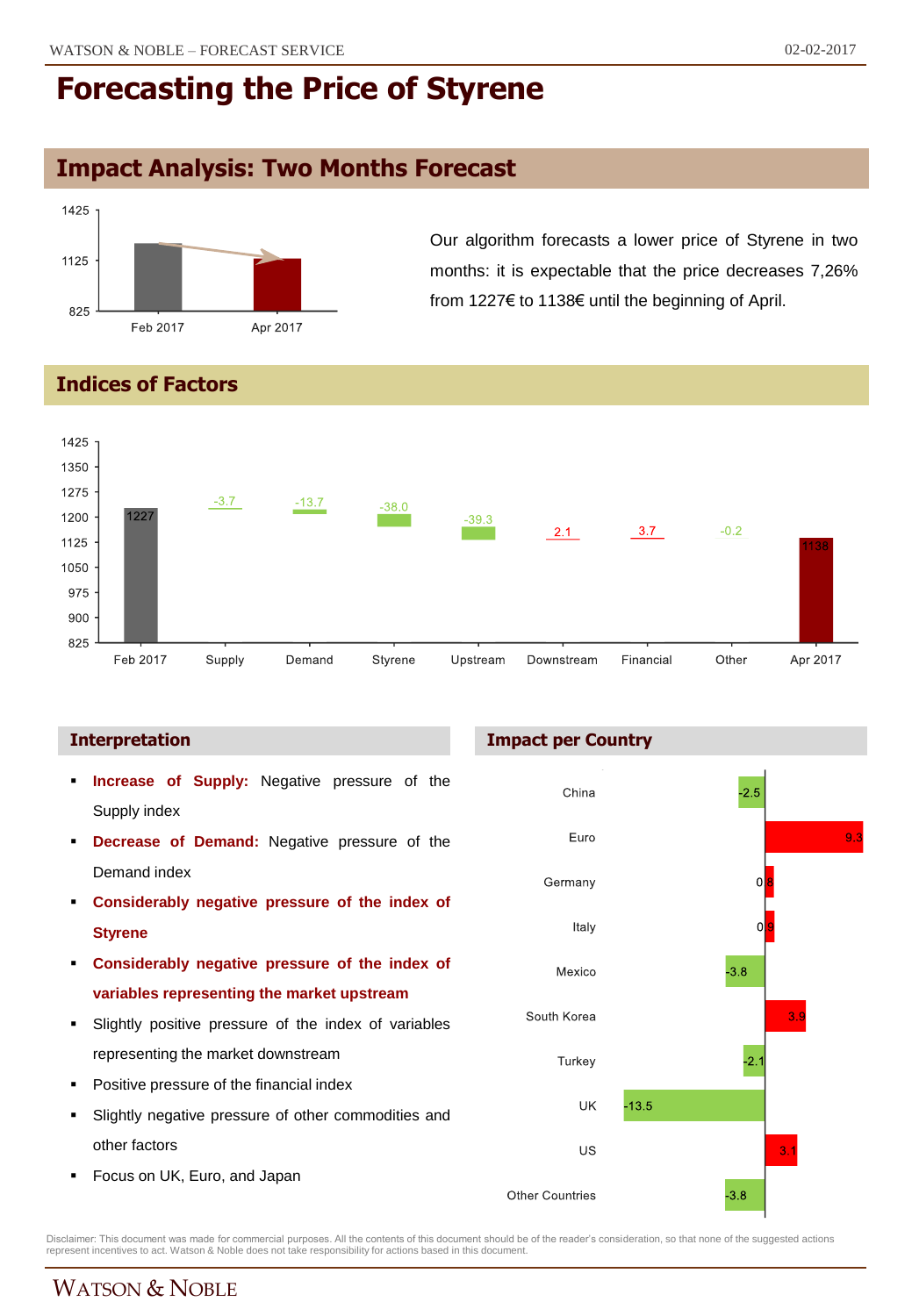# **Impact Analysis: Three Months Forecast**



Our algorithm forecasts a lower price of Styrene in three months: it is expectable that the price decreases 13,22% from 1227€ to 1065€ until the beginning of May.

### **Indices of Factors**



- Slight decrease of Supply: Positive pressure of the Supply index
- **Decrease of Demand:** Negative pressure of the Demand index
- **Considerably negative pressure of the index of Styrene**
- **Considerably negative pressure of the index of variables representing the market upstream**
- Slightly negative pressure of the index of variables representing the market downstream
- Slightly positive pressure of the financial index
- Slightly negative pressure of other commodities and other factors
- Focus on UK, Euro, and Canada

### **Interpretation Impact per Country**



Disclaimer: This document was made for commercial purposes. All the contents of this document should be of the reader's consideration, so that none of the suggested actions<br>represent incentives to act. Watson & Noble does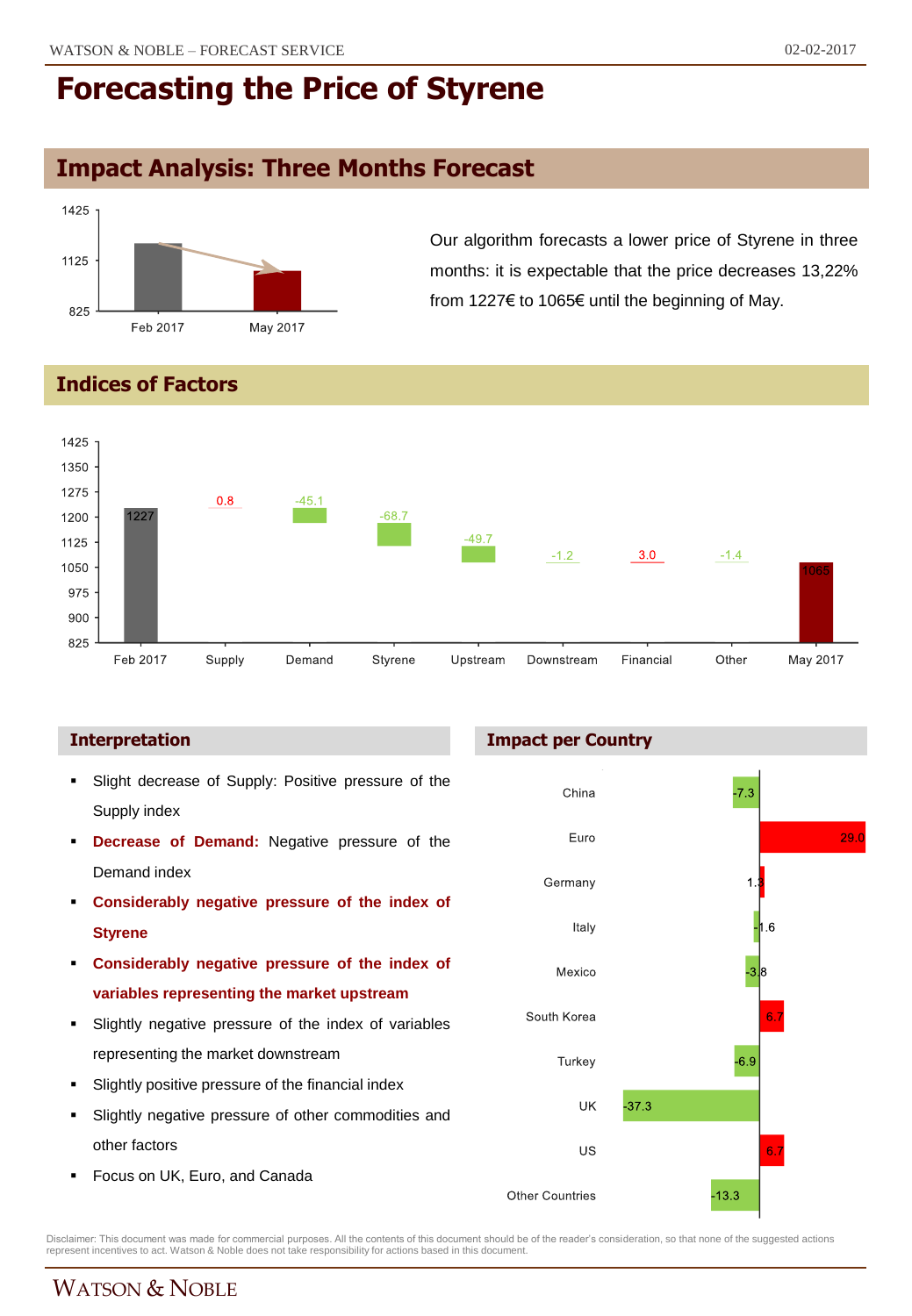## **Impact Analysis: Four Months Forecast**



Our algorithm forecasts a lower price of Styrene in four months: it is expectable that the price decreases 16,90% from 1227€ to 1020€ until the beginning of June.

### **Indices of Factors**



- Slight increase of Supply: Negative pressure of the Supply index
- **Considerable decrease of Demand:** Negative pressure of the Demand index
- **Considerably negative pressure of the index of Styrene**
- **Considerably negative pressure of the index of variables representing the market upstream**
- Slightly negative pressure of the index of variables representing the market downstream
- Slightly positive pressure of the financial index
- Slightly positive pressure of other commodities and other factors
- Focus on UK, Canada, and Euro

### **Interpretation Impact per Country**



Disclaimer: This document was made for commercial purposes. All the contents of this document should be of the reader's consideration, so that none of the suggested actions<br>represent incentives to act. Watson & Noble does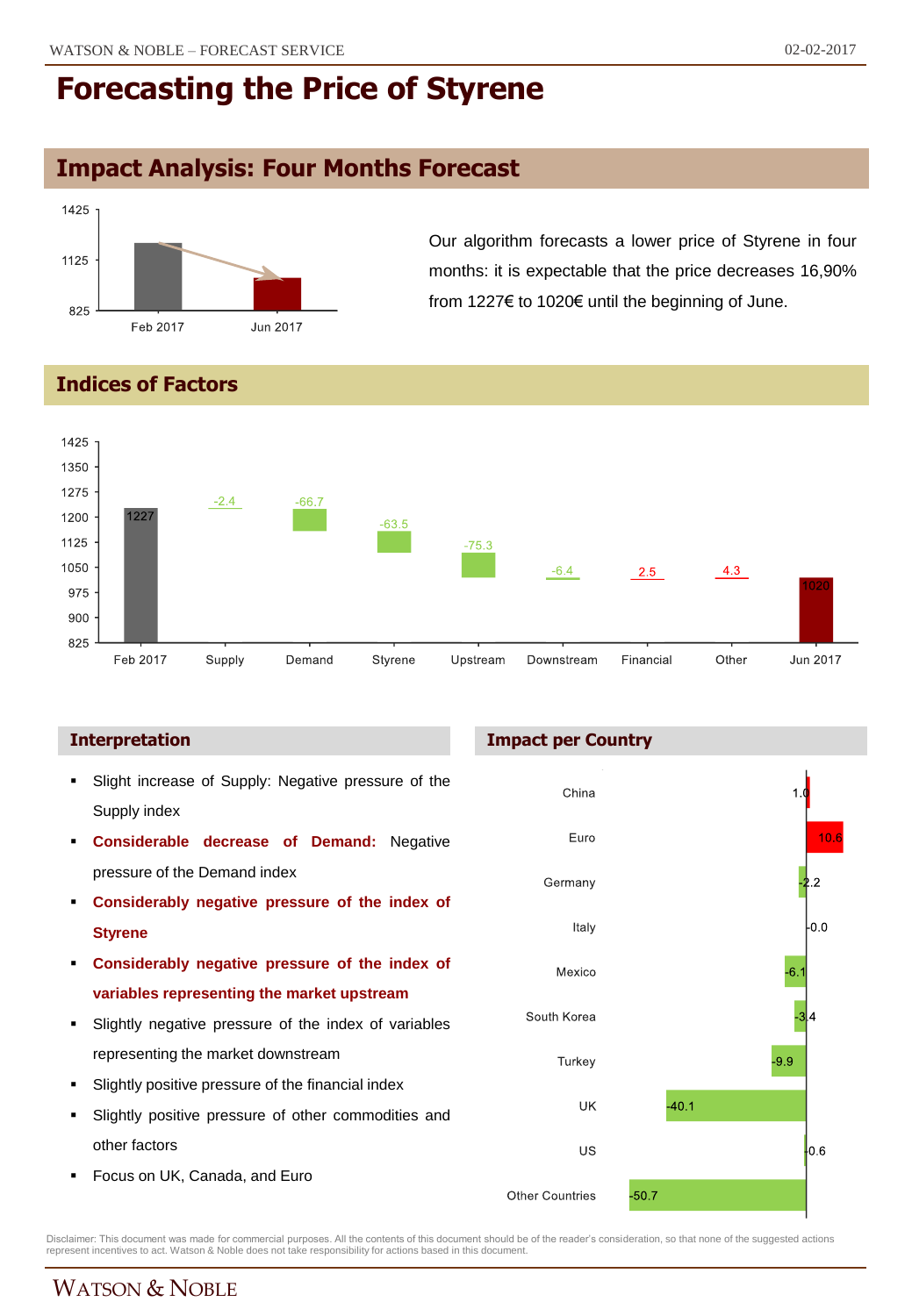# **Impact Analysis: Five Months Forecast**



Our algorithm forecasts a lower price of Styrene in five months: it is expectable that the price decreases 17,56% from 1227€ to 1011€ until the beginning of July.

### **Indices of Factors**



- **Increase of Supply:** Negative pressure of the Supply index
- **Considerable decrease of Demand:** Negative pressure of the Demand index
- Negative pressure of the index of Styrene
- Negative pressure of the index of variables representing the market upstream
- Slightly positive pressure of the index of variables representing the market downstream
- Negative pressure of the financial index
- Negative pressure of other commodities and other factors
- Focus on Singapore, Canada, and Japan

### **Interpretation Impact per Country**



Disclaimer: This document was made for commercial purposes. All the contents of this document should be of the reader's consideration, so that none of the suggested actions<br>represent incentives to act. Watson & Noble does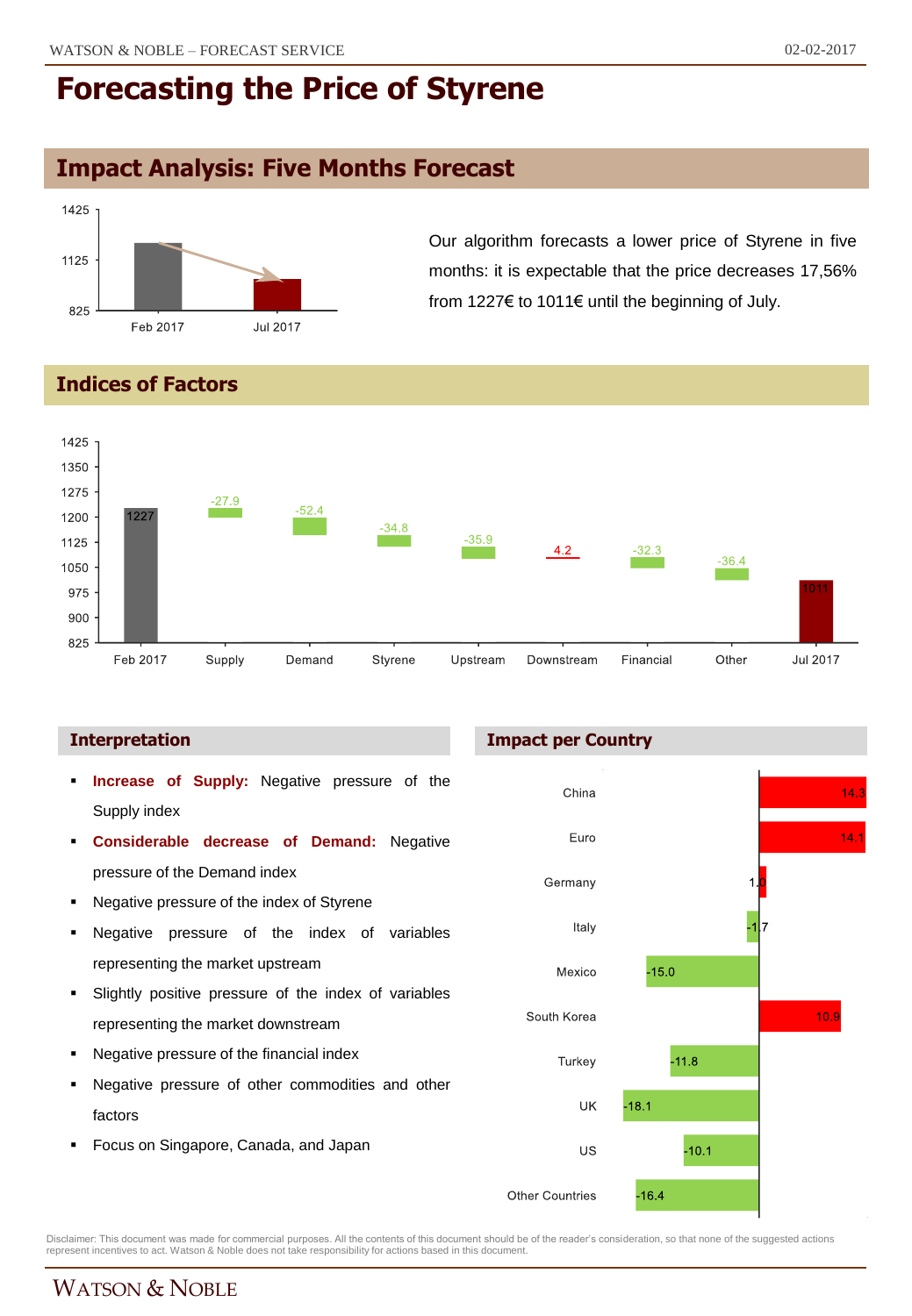## **Impact Analysis: Six Months Forecast**



Our algorithm forecasts a lower price of Styrene in six months: it is expectable that the price decreases 16,69% from 1227€ to 1022€ until the beginning of August.

### **Indices of Factors**



### **Interpretation Impact per Country**

- **Increase of Supply:** Negative pressure of the Supply index
- **Decrease of Demand:** Negative pressure of the Demand index
- **Considerably negative pressure of the index of Styrene**
- **Considerably negative pressure of the index of variables representing the market upstream**
- Slightly positive pressure of the index of variables representing the market downstream
- Negative pressure of the financial index
- Slightly negative pressure of other commodities and other factors
- **Focus on Singapore, UK, and US**

Disclaimer: This document was made for commercial purposes. All the contents of this document sho<u>llid be of the reader's consideration, so that none of the suggested actions.</u><br>represent incentives to act. Watson & Noble d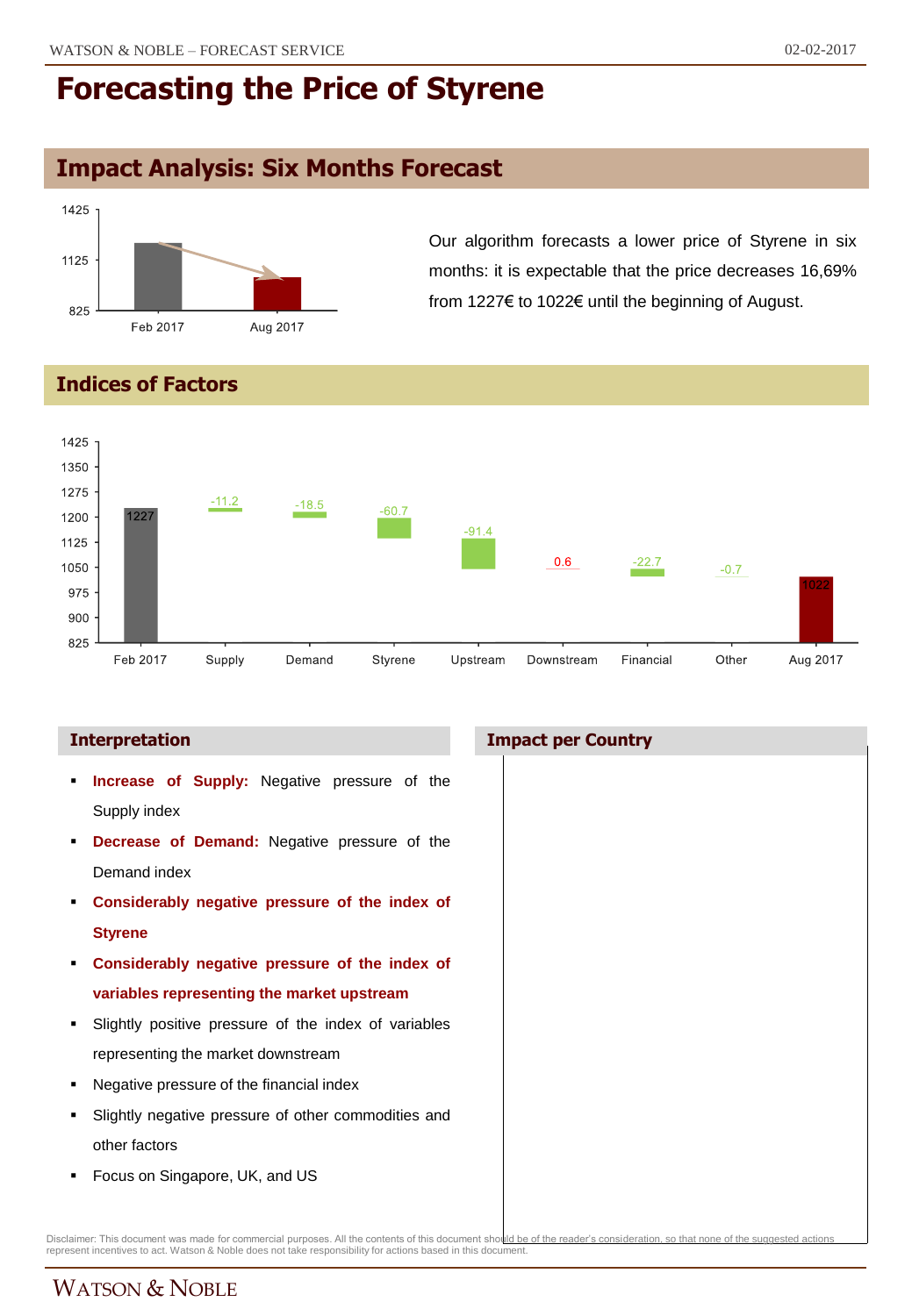## **APPENDIX I – Technical Explanation of the Impact Analysis**

In this appendix, we explain the impact analysis of the factors that most contribute for our forecasts.

This Impact Analysis is conducted individually for **each time horizon**, allowing for a distinction between the indices of variables that contribute for our forecasts at short and medium run.

For each time horizon, our analysis has **two components**: first, we present the impact of variables grouped by **indices of factors**; second we present the impact of variables grouped by **indices of countries.**

### **Indices of Factors**

**Indices of factors** are indices of the weighted contributions of the variables grouped in those factors.

**Supply Index:** composed of macroeconomic variables of the producing and exporting countries. It includes variables such as production, exchange rates, inflation, monetary policy, and wages. For example, an increase in wages implies higher production costs which should (in linear, general, and *ceteris paribus* terms) generate an incentive to increase prices;

**Demand index:** composed of macroeconomic variables of the consuming and importing countries. It includes variables such as production, exchange rates, inflation, monetary policy, and wages. For example, a decrease in a consumer confidence index should (in linear, general, and *ceteris paribus* terms) increase savings and decrease demand, leading to lower prices;

**Styrene Index**: composed of variables related to Styrene. It includes variables such as the price of Styrene in different regions of the world and exports, imports, and producer prices of Styrene in some countries. For example, an increase in the price of Styrene in other region may imply an increase in the price of Styrene in Europe due to arbitrage movements;

**Upstream index:** composed of variables related to other commodities such as Benzene. It includes variables such as the price and exports, imports, and producer prices of the inputs in some countries. For example, an increase in the price of Benzene should (in linear, general, and *ceteris paribus* terms) generate an increase in the price of Styrene;